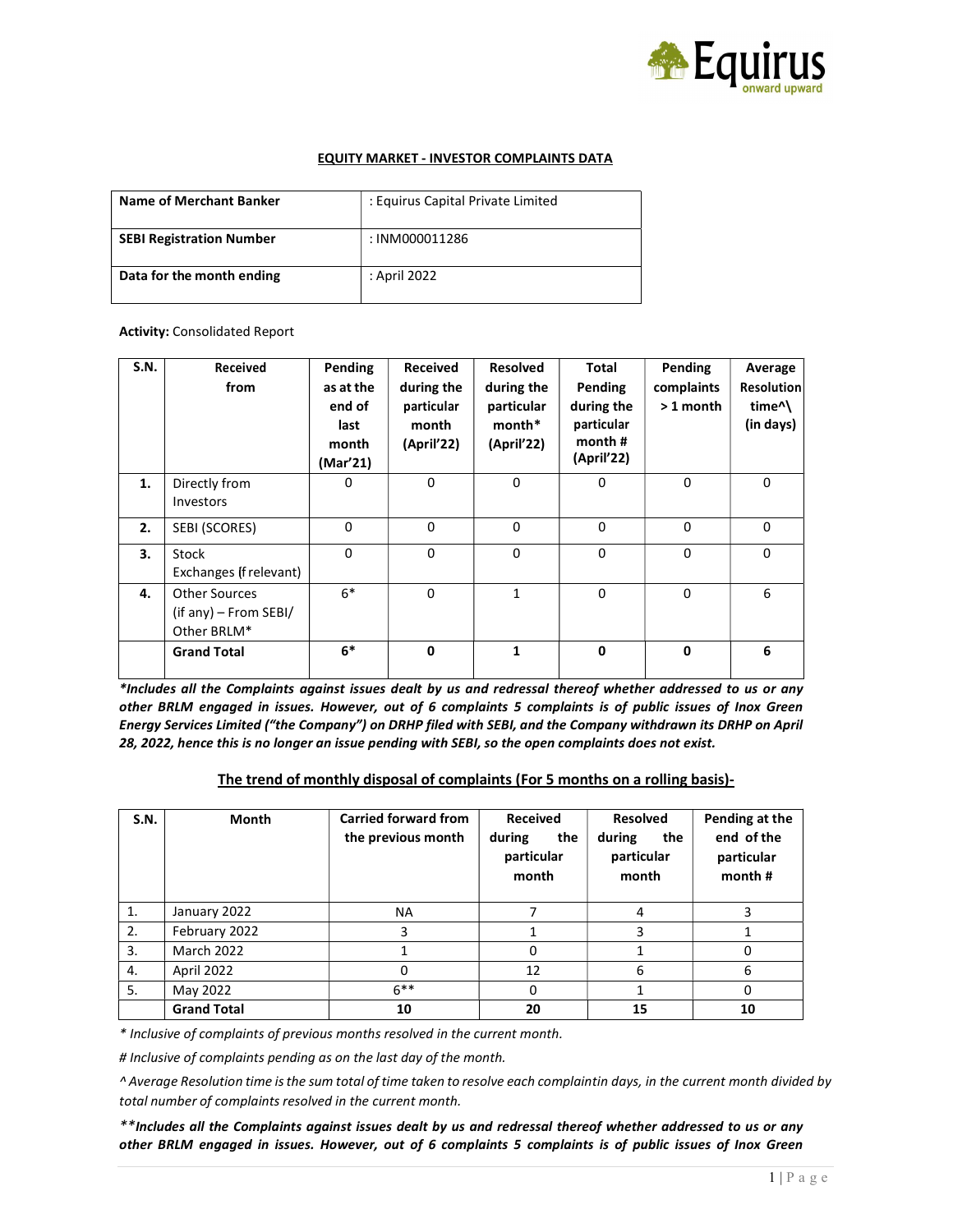

Energy Services Limited ("the Company") on DRHP filed with SEBI, and the Company withdrawn its DRHP on April 28, 2022, hence this is no longer an issue pending with SEBI, so the open complaints does not exist.

| S.N. | Year               | Carried forward from<br>previous year | <b>Received</b><br>during the<br>Particular year | <b>Resolved</b><br>during<br>the<br>particular year | Pending at<br>the end of<br>the<br>particular<br>year |
|------|--------------------|---------------------------------------|--------------------------------------------------|-----------------------------------------------------|-------------------------------------------------------|
| 1.   | 2021               | <b>NA</b>                             | <b>NA</b>                                        | NA                                                  | 3                                                     |
| 2.   | 2022               | 3                                     | 13                                               | $118*$                                              | <b>NA</b>                                             |
| 3.   | 2023               | <b>NA</b>                             | <b>NA</b>                                        | <b>NA</b>                                           | <b>NA</b>                                             |
| 4.   | 2024               | <b>NA</b>                             | <b>NA</b>                                        | <b>NA</b>                                           | <b>NA</b>                                             |
| 5.   | 2025               | <b>NA</b>                             | <b>NA</b>                                        | <b>NA</b>                                           | <b>NA</b>                                             |
|      | <b>Grand Total</b> | 3                                     | 13                                               | 11                                                  | 3                                                     |

#### Trend of annual (Calendar year) disposal of complaints (for 5 years on a rolling basis)-

\*Includes all the Complaints against issues dealt by us and redressal thereof whether addressed to us or any other BRLM engaged in issues. However, out of 6 complaints 5 complaints is of public issues of Inox Green Energy Services Limited ("the Company") on DRHP filed with SEBI, and the Company withdrawn its DRHP on April 28, 2022, hence this is no longer an issue pending with SEBI, so the open complaints does not exist.

Notes:

- 1. The Company has not handled the following activities since inception & therefore no data has been disclosed:
	- SME IPO and FPO including OFS
	- Delisting of Equity Shares
	- Public offer of units by REITs
	- Public offer of units by InvITs
	- Private Placement of units by InvITs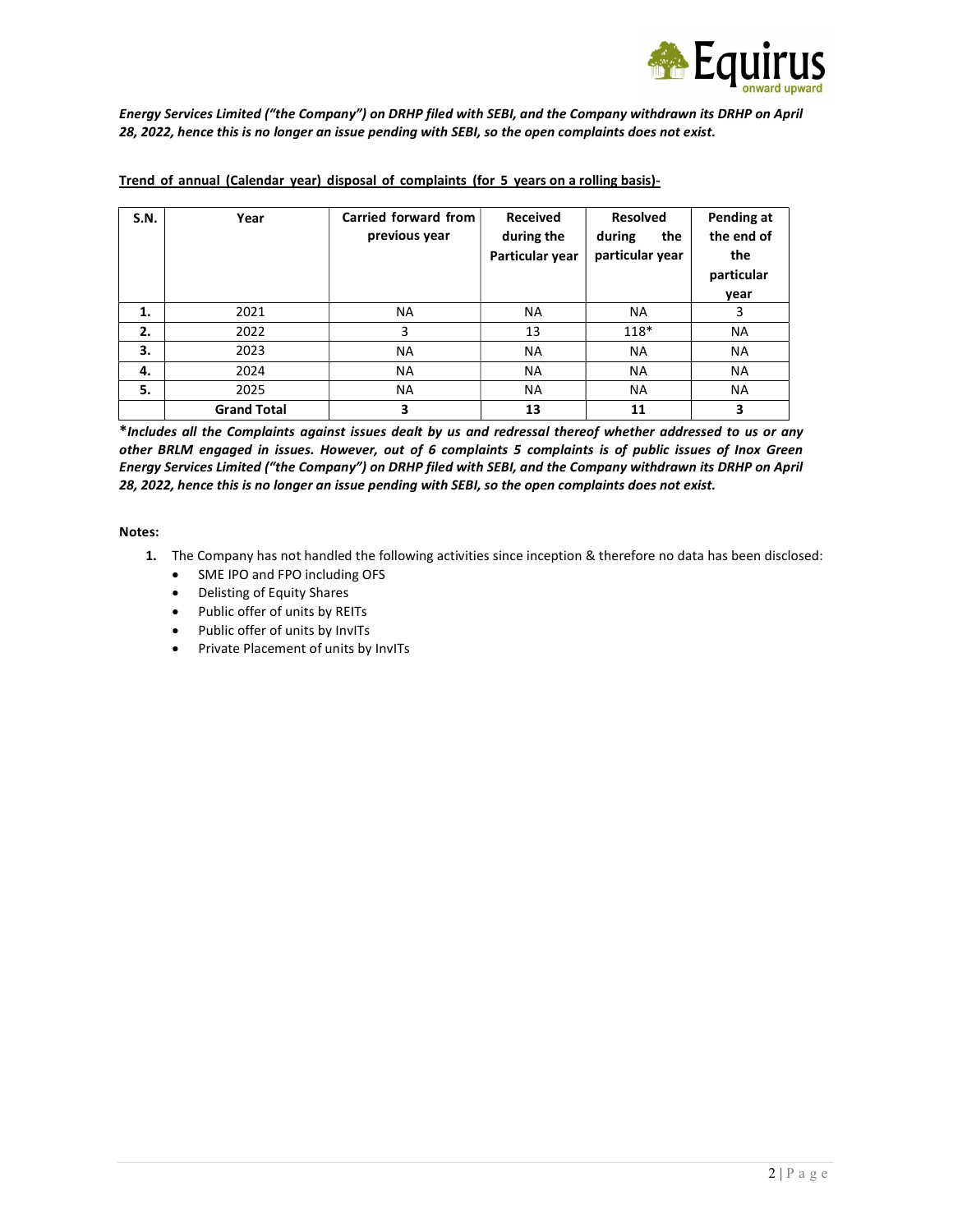

1. Category: Initial Public Offer (IPO) and Further Public Offer (FPO) including Offer for Sale (OFS)

| <b>S.N.</b> | Received<br>from                         | Pending<br>as at the<br>end of<br>last<br>month<br>(Mar'21) | Received<br>during the<br>particular<br>month<br>(April'22) | Resolved<br>during the<br>particular<br>month*<br>(April'22) | <b>Total</b><br>Pending<br>during the<br>particular<br>month#<br>(April'22) | Pending<br>complaints<br>$>1$ month | Average<br><b>Resolution</b><br>time <sup>^</sup><br>(in days) |
|-------------|------------------------------------------|-------------------------------------------------------------|-------------------------------------------------------------|--------------------------------------------------------------|-----------------------------------------------------------------------------|-------------------------------------|----------------------------------------------------------------|
| 1.          | Directly from<br>Investors               | 0                                                           | $\Omega$                                                    | $\Omega$                                                     | $\Omega$                                                                    | $\Omega$                            | $\mathbf{0}$                                                   |
| 2.          | SEBI (SCORES)                            | 0                                                           | 0                                                           | 0                                                            | $\Omega$                                                                    | $\Omega$                            | $\mathbf{0}$                                                   |
| 3.          | Stock<br>Exchanges(if relevant)          | $\mathbf 0$                                                 | $\Omega$                                                    | $\Omega$                                                     | $\Omega$                                                                    | $\Omega$                            | $\mathbf 0$                                                    |
| 4.          | Other Sources (if<br>$any$ ) – from SEBI | $6*$                                                        | 0                                                           | $\mathbf{1}$                                                 | $\Omega$                                                                    | $\Omega$                            | 6                                                              |
| 5.          | Grand<br>Total                           | 6                                                           | $\mathbf 0$                                                 | 1                                                            | $\mathbf 0$                                                                 | $\mathbf 0$                         | 6                                                              |

\*Includes all the Complaints against issues dealt by us and redressal thereof whether addressed to us or any other BRLM engaged in issues. However, out of 6 complaints 5 complaints is of public issues of Inox Green Energy Services Limited ("the Company") on DRHP filed with SEBI, and the Company withdrawn its DRHP on April 28, 2022, hence this is no longer an issue pending with SEBI, so the open complaints does not exist.

| S.N.           | Month              | <b>Carried forward</b><br>from previousmonth | <b>Received</b><br>during<br>the<br>particular<br>month | <b>Resolved</b><br>the<br>during<br>particular<br>month | Pending at the<br>endof the<br>particular<br>month # |
|----------------|--------------------|----------------------------------------------|---------------------------------------------------------|---------------------------------------------------------|------------------------------------------------------|
| $\mathbf{1}$ . | January, 2022      | <b>NA</b>                                    |                                                         | 4                                                       |                                                      |
| 2.             | February, 2022     | 3                                            |                                                         | 3                                                       |                                                      |
| 3.             | March, 2022        |                                              | 0                                                       |                                                         | 0                                                    |
| 4.             | April, 2022        | 0                                            | 12                                                      | 6                                                       | 6                                                    |
| 5.             | May, 2022          | $6***$                                       | 0                                                       |                                                         | 0                                                    |
|                | <b>Grand Total</b> | 10                                           | 20                                                      | 15                                                      | 10                                                   |

The trend of monthly disposal of complaints (For 5 months on a rolling basis)-

\* Inclusive of complaints of previous months resolved in the current month.

# Inclusive of complaints pending as on the last day of the month.

^ Average Resolution time is the sum total of time taken to resolve each complaint in days, in the current month divided by total number of complaints resolved in the current month.

\*\*Includes all the Complaints against issues dealt by us and redressal thereof whether addressed to us or any other BRLM engaged in issues. However, out of 6 complaints 5 complaints is of public issues of Inox Green Energy Services Limited ("the Company") on DRHP filed with SEBI, and the Company withdrawn its DRHP on April 28, 2022, hence this is no longer an issue pending with SEBI, so the open complaints does not exist.

|  |  | The trend of annual (Calendar year) disposal of complaints (for 5 years on a rolling basis)- |
|--|--|----------------------------------------------------------------------------------------------|
|  |  |                                                                                              |
|  |  |                                                                                              |

| S.N. | Year               | Carried forward from<br>previous year | <b>Received</b><br>during the<br>particularyear | <b>Resolved</b><br>during<br>the<br>particular year | Pending at the<br>endof the<br>Particular year |
|------|--------------------|---------------------------------------|-------------------------------------------------|-----------------------------------------------------|------------------------------------------------|
| 1.   | 2021               | <b>NA</b>                             | <b>NA</b>                                       | <b>NA</b>                                           | 3                                              |
| 2.   | 2022               | 3                                     | 13                                              | 11                                                  | <b>NA</b>                                      |
| 3.   | 2023               | <b>NA</b>                             | <b>NA</b>                                       | <b>NA</b>                                           | <b>NA</b>                                      |
| 4.   | 2024               | <b>NA</b>                             | <b>NA</b>                                       | <b>NA</b>                                           | <b>NA</b>                                      |
| 5.   | 2025               | <b>NA</b>                             | <b>NA</b>                                       | <b>NA</b>                                           | <b>NA</b>                                      |
|      | <b>Grand Total</b> | 3                                     | 13                                              | 10                                                  | 3                                              |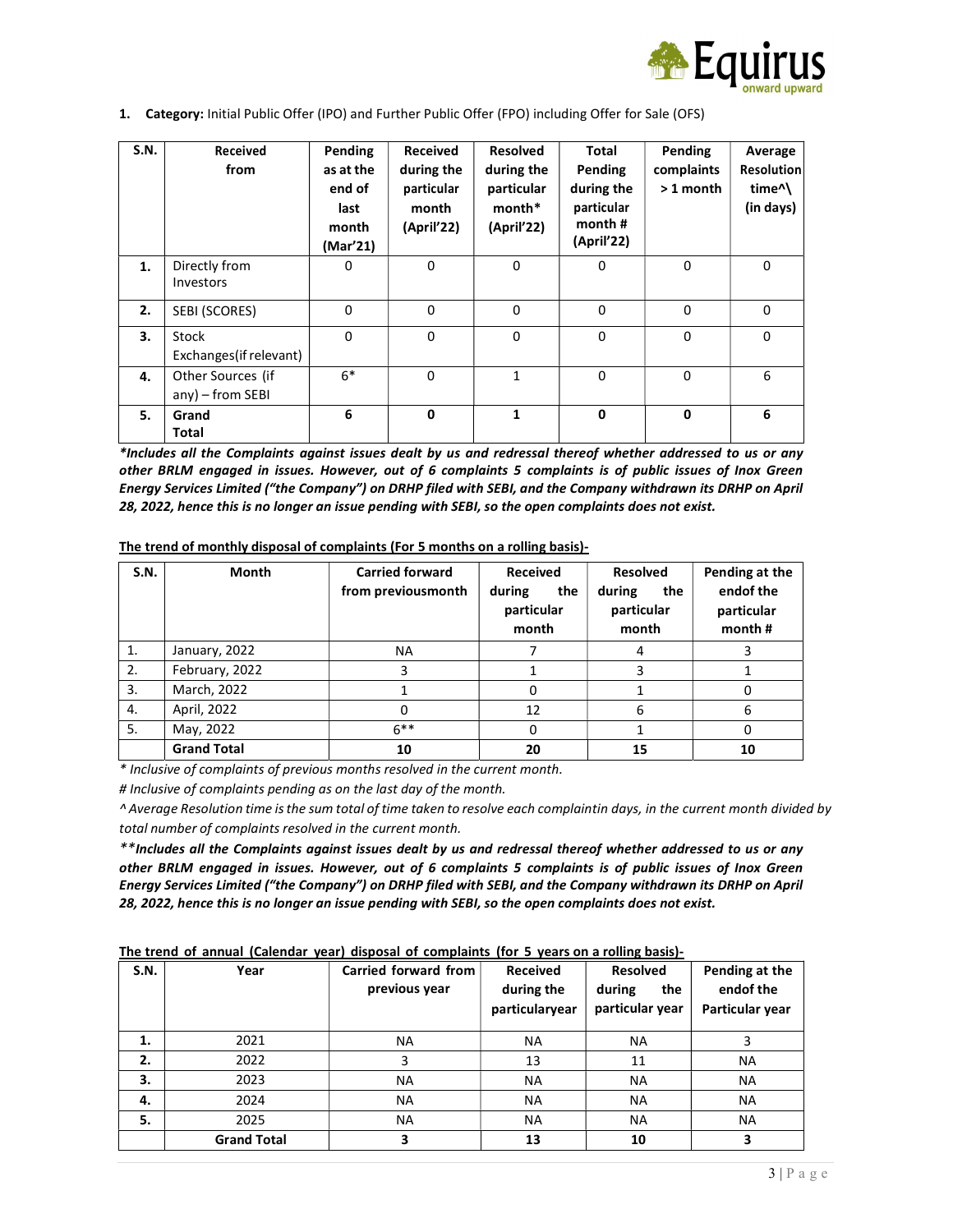

### 2. Category: Right Issue

| S.N. | Received<br>from                 | Pending<br>as at the<br>end of<br>last<br>month<br>(Mar'21) | Received<br>during the<br>particular<br>month<br>(April'22) | <b>Resolved</b><br>during the<br>particular<br>month*<br>(April'22) | <b>Total</b><br>Pending<br>during the<br>particular<br>month#<br>(April'22) | Pending<br>complaints<br>$>1$ month | Average<br><b>Resolution</b><br>time <sup>^</sup><br>(in days) |
|------|----------------------------------|-------------------------------------------------------------|-------------------------------------------------------------|---------------------------------------------------------------------|-----------------------------------------------------------------------------|-------------------------------------|----------------------------------------------------------------|
| 1.   | Directlyfrom<br>Investors        | 0                                                           | 0                                                           | 0                                                                   | $\mathbf 0$                                                                 | $\mathbf 0$                         | $\mathbf 0$                                                    |
| 2.   | SEBI (SCORES)                    | 0                                                           | 0                                                           | $\Omega$                                                            | $\mathbf 0$                                                                 | 0                                   | $\Omega$                                                       |
| 3.   | Stock<br>Exchanges (if relevant) | 0                                                           | 0                                                           | $\Omega$                                                            | $\mathbf 0$                                                                 | 0                                   | $\Omega$                                                       |
| 4.   | Other Sources (if<br>any)        | $\Omega$                                                    | $\Omega$                                                    | $\Omega$                                                            | $\mathbf{0}$                                                                | $\Omega$                            | $\Omega$                                                       |
| 5.   | Grand<br><b>Total</b>            | 0                                                           | $\mathbf{0}$                                                | $\mathbf{0}$                                                        | $\mathbf{0}$                                                                | $\mathbf{0}$                        | $\mathbf{0}$                                                   |

# The trend of monthly disposal of complaints (For 5 months on a rolling basis)-

| S.N.           | <b>Month</b>       | <b>Carried forward from</b><br>the previous month | <b>Received</b><br>during<br>the<br>particular<br>month | <b>Resolved</b><br>during<br>the<br>particular<br>month * | Pending at the<br>endof the<br>particular<br>month # |
|----------------|--------------------|---------------------------------------------------|---------------------------------------------------------|-----------------------------------------------------------|------------------------------------------------------|
| $\mathbf{1}$ . | January 2022       | <b>NA</b>                                         | 0                                                       | O                                                         | 0                                                    |
| 2.             | February 2022      | 0                                                 | o                                                       | $\Omega$                                                  | 0                                                    |
| 3.             | <b>March 2022</b>  |                                                   |                                                         |                                                           | 0                                                    |
| 4.             | April 2022         | 0                                                 | 0                                                       | $\Omega$                                                  | 0                                                    |
| 5.             | May 2022           | 0                                                 | <b>NA</b>                                               | <b>NA</b>                                                 | <b>NA</b>                                            |
|                | <b>Grand Total</b> | 0                                                 | 0                                                       | 0                                                         | 0                                                    |

\* Inclusive of complaints of previous months resolved in the current month.

# Inclusive of complaints pending as on the last day of the month.

^ Average Resolution time is the sum total of time taken to resolve each complaint in days, in the current month divided by total number of complaints resolved in the current month.

### The trend of annual (Calendar year) disposal of complaints (for 5 years on a rolling basis)-

| S.N. | Year               | Carried forward from<br>previous year | <b>Received</b><br>during the<br>particularyear | <b>Resolved</b><br>the<br>during<br>particular year | Pending at<br>the end of<br>the<br>particular<br>year |
|------|--------------------|---------------------------------------|-------------------------------------------------|-----------------------------------------------------|-------------------------------------------------------|
| 1.   | 2021               | NA.                                   | NA.                                             | NA.                                                 | 0                                                     |
| 2.   | 2022               | 0                                     | 0                                               | 0                                                   | $\Omega$                                              |
| 3.   | 2023               | <b>NA</b>                             | <b>NA</b>                                       | <b>NA</b>                                           | <b>NA</b>                                             |
| 4.   | 2024               | <b>NA</b>                             | <b>NA</b>                                       | <b>NA</b>                                           | <b>NA</b>                                             |
| 5.   | 2025               | <b>NA</b>                             | <b>NA</b>                                       | <b>NA</b>                                           | <b>NA</b>                                             |
|      | <b>Grand Total</b> | 0                                     | 0                                               | 0                                                   | 0                                                     |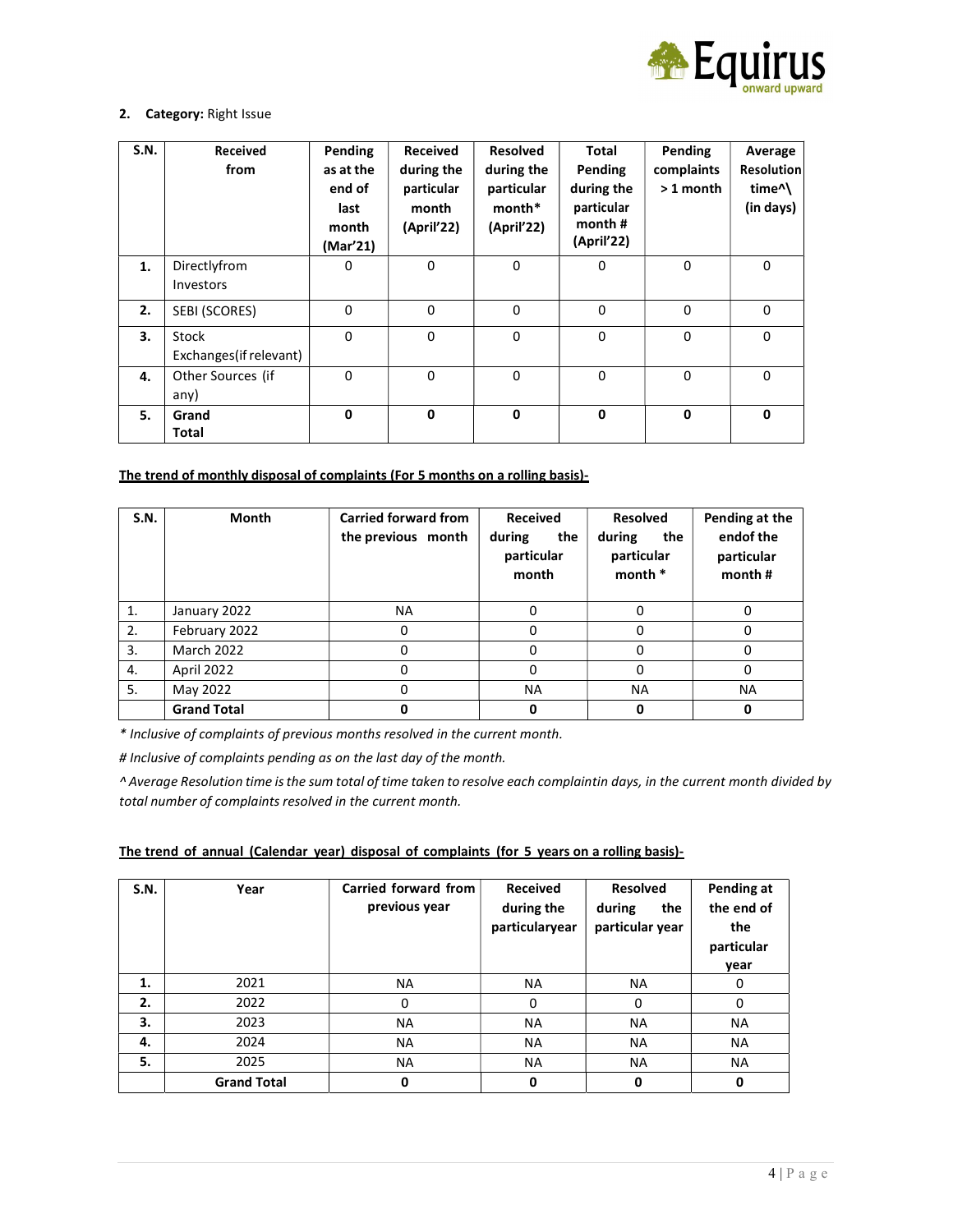

#### 3. Category: Qualified Institutions Placement (QIP)

| S.N. | Received<br>from                 | Pending<br>as at the<br>end of<br>last<br>month<br>(Mar'21) | Received<br>during the<br>particular<br>month<br>(April'22) | <b>Resolved</b><br>during the<br>particular<br>month*<br>(April'22) | <b>Total</b><br>Pending<br>during the<br>particular<br>month #<br>(April'22) | Pending<br>complaints<br>$>1$ month | Average<br><b>Resolution</b><br>time <sup>^</sup><br>(in days) |
|------|----------------------------------|-------------------------------------------------------------|-------------------------------------------------------------|---------------------------------------------------------------------|------------------------------------------------------------------------------|-------------------------------------|----------------------------------------------------------------|
| 1.   | Directlyfrom<br>Investors        | 0                                                           | 0                                                           | 0                                                                   | $\mathbf 0$                                                                  | $\mathbf 0$                         | $\mathbf 0$                                                    |
| 2.   | SEBI (SCORES)                    | $\mathbf 0$                                                 | $\Omega$                                                    | $\Omega$                                                            | $\Omega$                                                                     | $\Omega$                            | $\Omega$                                                       |
| 3.   | Stock<br>Exchanges (if relevant) | $\mathbf{0}$                                                | $\Omega$                                                    | $\Omega$                                                            | $\Omega$                                                                     | $\Omega$                            | $\Omega$                                                       |
| 4.   | Other Sources (if<br>any)        | $\mathbf 0$                                                 | 0                                                           | $\mathbf{0}$                                                        | $\Omega$                                                                     | $\Omega$                            | $\mathbf 0$                                                    |
| 5.   | Grand<br>Total                   |                                                             | $\mathbf{0}$                                                | $\mathbf{0}$                                                        | $\mathbf 0$                                                                  | $\mathbf 0$                         | $\mathbf{0}$                                                   |

### The trend of monthly disposal of complaints (For 5 months on a rolling basis)-

| S.N.           | Month              | <b>Carried forward</b><br>from previous<br>month | Received<br>the<br>during<br>particular<br>month | <b>Resolved</b><br>the<br>during<br>particular<br>month * | Pending at the<br>endof the<br>particular<br>month # |
|----------------|--------------------|--------------------------------------------------|--------------------------------------------------|-----------------------------------------------------------|------------------------------------------------------|
| $\mathbf{1}$ . | January 2022       | <b>NA</b>                                        | 0                                                | 0                                                         | 0                                                    |
| 2.             | February 2022      | o                                                | 0                                                | 0                                                         | 0                                                    |
| 3.             | <b>March 2022</b>  | ი                                                | 0                                                | 0                                                         | 0                                                    |
| 4.             | April 2022         | ი                                                | 0                                                | 0                                                         | 0                                                    |
| 5.             | May 2022           | 0                                                | <b>NA</b>                                        | <b>NA</b>                                                 | <b>NA</b>                                            |
|                | <b>Grand Total</b> |                                                  | 0                                                | 0                                                         | 0                                                    |

\* Inclusive of complaints of previous months resolved in the current month.

# Inclusive of complaints pending as on the last day of the month.

^ Average Resolution time is the sum total of time taken to resolve each complaint in days, in the current month divided by total number of complaints resolved in the current month.

|  |  |  |  | The trend of annual (Calendar year) disposal of complaints (for 5 years on a rolling basis)- |
|--|--|--|--|----------------------------------------------------------------------------------------------|
|  |  |  |  |                                                                                              |

| S.N. | Year               | Carried forward from<br>previous year | <b>Received</b><br>during the<br>particularyear | <b>Resolved</b><br>during<br>the<br>particular year | Pending at<br>the end of<br>the<br>particular<br>year |
|------|--------------------|---------------------------------------|-------------------------------------------------|-----------------------------------------------------|-------------------------------------------------------|
| 1.   | 2021               | <b>NA</b>                             | <b>NA</b>                                       | <b>NA</b>                                           | 0                                                     |
| 2.   | 2022               | 0                                     | 0                                               | $\Omega$                                            | 0                                                     |
| 3.   | 2023               | NA.                                   | <b>NA</b>                                       | NA.                                                 | NA.                                                   |
| 4.   | 2024               | <b>NA</b>                             | <b>NA</b>                                       | <b>NA</b>                                           | <b>NA</b>                                             |
| 5.   | 2025               | <b>NA</b>                             | <b>NA</b>                                       | <b>NA</b>                                           | <b>NA</b>                                             |
|      | <b>Grand Total</b> | 0                                     | 0                                               | 0                                                   | 0                                                     |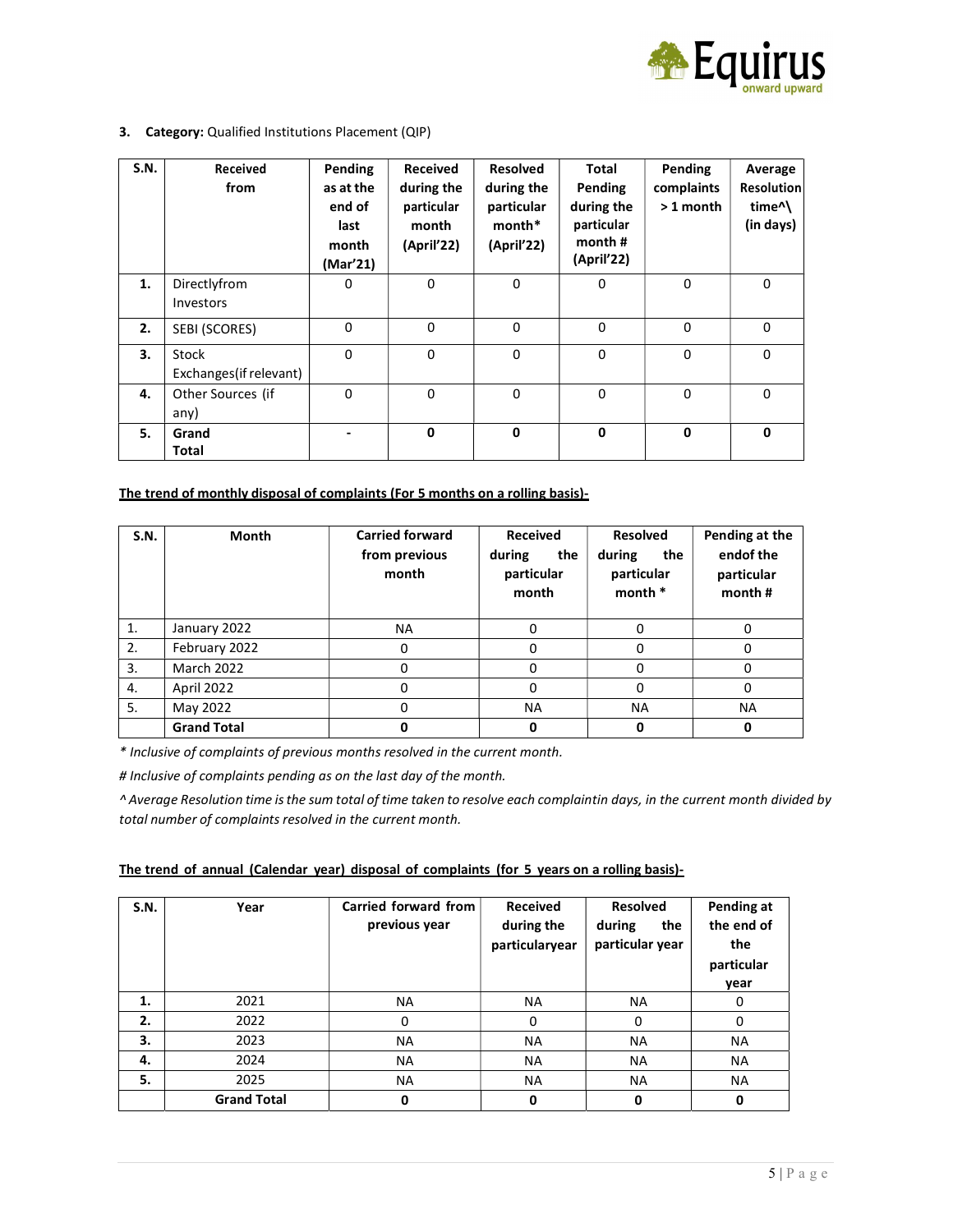

### 4. Category: Preferential Issue

| S.N. | Received<br>from                 | Pending<br>as at the<br>end of<br>last<br>month<br>(Mar'21) | Received<br>during the<br>particular<br>month<br>(April'22) | <b>Resolved</b><br>during the<br>particular<br>month*<br>(April'22) | <b>Total</b><br>Pending<br>during the<br>particular<br>month#<br>(April'22) | Pending<br>complaints<br>$>1$ month | Average<br><b>Resolution</b><br>time <sup>^</sup><br>(in days) |
|------|----------------------------------|-------------------------------------------------------------|-------------------------------------------------------------|---------------------------------------------------------------------|-----------------------------------------------------------------------------|-------------------------------------|----------------------------------------------------------------|
| 1.   | Directlyfrom<br>Investors        | 0                                                           | $\Omega$                                                    | 0                                                                   | $\Omega$                                                                    | $\mathbf 0$                         | $\mathbf 0$                                                    |
| 2.   | SEBI (SCORES)                    | 0                                                           | $\Omega$                                                    | $\Omega$                                                            | $\Omega$                                                                    | $\Omega$                            | $\Omega$                                                       |
| 3.   | Stock<br>Exchanges (if relevant) | $\Omega$                                                    | $\Omega$                                                    | $\Omega$                                                            | $\Omega$                                                                    | $\Omega$                            | $\Omega$                                                       |
| 4.   | Other Sources (if<br>any)        | 0                                                           | $\Omega$                                                    | $\Omega$                                                            | $\Omega$                                                                    | $\Omega$                            | $\Omega$                                                       |
| 5.   | Grand<br>Total                   |                                                             | $\mathbf 0$                                                 | $\mathbf 0$                                                         | $\mathbf 0$                                                                 | $\mathbf 0$                         | $\mathbf 0$                                                    |

## The trend of monthly disposal of complaints (For 5 months on a rolling basis)-

| S.N.           | <b>Month</b>       | <b>Carried forward</b><br>from previous<br>month | <b>Received</b><br>the<br>during<br>particular<br>month | <b>Resolved</b><br>the<br>during<br>particular<br>month * | Pending at the<br>end of the<br>particular<br>month # |
|----------------|--------------------|--------------------------------------------------|---------------------------------------------------------|-----------------------------------------------------------|-------------------------------------------------------|
| $\mathbf{1}$ . | January 2022       | ΝA                                               |                                                         |                                                           | 0                                                     |
| 2.             | February 2022      | 0                                                | 0                                                       | $\Omega$                                                  | 0                                                     |
| 3.             | <b>March 2022</b>  | ი                                                |                                                         |                                                           | 0                                                     |
| 4.             | April 2022         | 0                                                |                                                         | $\Omega$                                                  | 0                                                     |
| 5.             | May 2022           | 0                                                | <b>NA</b>                                               | <b>NA</b>                                                 | <b>NA</b>                                             |
|                | <b>Grand Total</b> | 0                                                | 0                                                       | 0                                                         | 0                                                     |

\* Inclusive of complaints of previous months resolved in the current month.

# Inclusive of complaints pending as on the last day of the month.

^ Average Resolution time is the sum total of time taken to resolve each complaint in days, in the current month divided by total number of complaints resolved in the current month.

| The trend of annual (Calendar year) disposal of complaints (for 5 years on a rolling basis)- |  |  |  |  |  |  |  |
|----------------------------------------------------------------------------------------------|--|--|--|--|--|--|--|
|                                                                                              |  |  |  |  |  |  |  |

| S.N. | Year               | Carried forward from<br>previous year | <b>Received</b><br>during the<br>particularyear | <b>Resolved</b><br>during<br>the<br>particular year | Pending at<br>the endof<br>the<br>particular<br>year |
|------|--------------------|---------------------------------------|-------------------------------------------------|-----------------------------------------------------|------------------------------------------------------|
| 1.   | 2021               | <b>NA</b>                             | <b>NA</b>                                       | <b>NA</b>                                           | 0                                                    |
| 2.   | 2022               | 0                                     | 0                                               | $\Omega$                                            | 0                                                    |
| 3.   | 2023               | <b>NA</b>                             | <b>NA</b>                                       | <b>NA</b>                                           | NA.                                                  |
| 4.   | 2024               | <b>NA</b>                             | <b>NA</b>                                       | <b>NA</b>                                           | <b>NA</b>                                            |
| 5.   | 2025               | <b>NA</b>                             | <b>NA</b>                                       | <b>NA</b>                                           | <b>NA</b>                                            |
|      | <b>Grand Total</b> | 0                                     | 0                                               | 0                                                   | 0                                                    |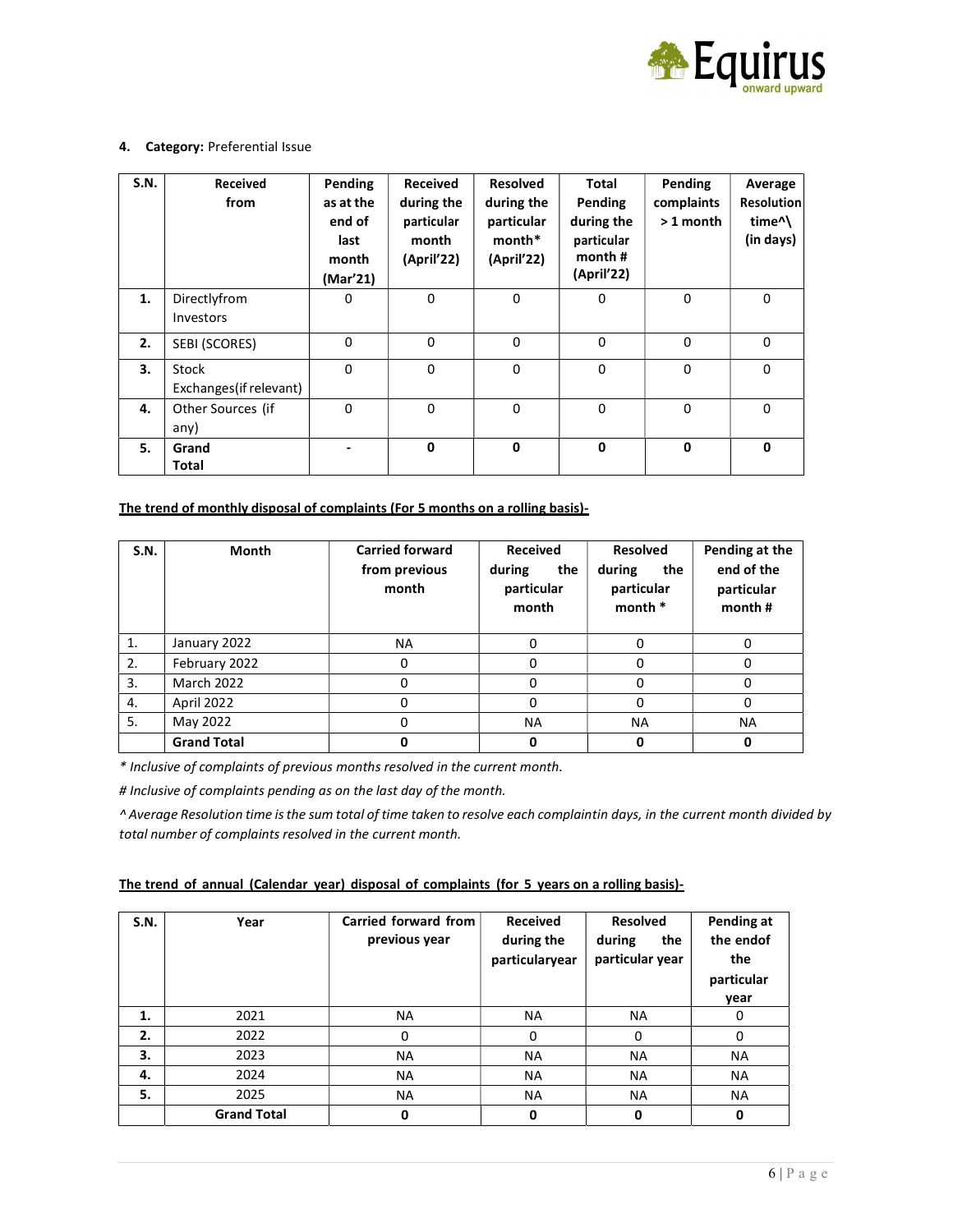

#### 5. Category: Buyback of Securities

| S.N. | Received<br>from                 | Pending<br>as at the<br>end of<br>last<br>month<br>(Mar'21) | <b>Received</b><br>during the<br>particular<br>month<br>(April'22) | <b>Resolved</b><br>during the<br>particular<br>month*<br>(April'22) | Total<br>Pending<br>during the<br>particular<br>month $#$<br>(April'22) | Pending<br>complaints<br>$>1$ month | Average<br><b>Resolution</b><br>time <sup>^</sup><br>(in days) |
|------|----------------------------------|-------------------------------------------------------------|--------------------------------------------------------------------|---------------------------------------------------------------------|-------------------------------------------------------------------------|-------------------------------------|----------------------------------------------------------------|
| 1.   | Directlyfrom<br>Investors        | 0                                                           | 0                                                                  | 0                                                                   | $\mathbf 0$                                                             | $\mathbf 0$                         | $\mathbf 0$                                                    |
| 2.   | SEBI (SCORES)                    | $\mathbf 0$                                                 | $\Omega$                                                           | $\Omega$                                                            | $\Omega$                                                                | $\Omega$                            | $\mathbf 0$                                                    |
| 3.   | Stock<br>Exchanges (if relevant) | $\Omega$                                                    | 0                                                                  | $\Omega$                                                            | $\mathbf 0$                                                             | $\Omega$                            | $\Omega$                                                       |
| 4.   | Other Sources (if<br>any)        | $\Omega$                                                    | $\Omega$                                                           | $\mathbf{0}$                                                        | $\Omega$                                                                | $\Omega$                            | $\Omega$                                                       |
| 5.   | Grand<br><b>Total</b>            | $\mathbf{0}$                                                | 0                                                                  | $\mathbf 0$                                                         | $\mathbf 0$                                                             | $\mathbf 0$                         | $\mathbf{0}$                                                   |

#### The trend of monthly disposal of complaints (For 5 months on a rolling basis)-

| S.N. | Month              | <b>Carried forwardfrom</b><br>the previousmonth | <b>Received</b><br>during<br>the<br>particular<br>month | <b>Resolved</b><br>the<br>during<br>particular<br>month $*$ | Pending at the<br>endof the<br>particular<br>month # |
|------|--------------------|-------------------------------------------------|---------------------------------------------------------|-------------------------------------------------------------|------------------------------------------------------|
| 1.   | January 2022       | NA                                              |                                                         |                                                             | O                                                    |
| 2.   | February 2022      | 0                                               | 0                                                       | 0                                                           | 0                                                    |
| 3.   | <b>March 2022</b>  | 0                                               | 0                                                       | 0                                                           | 0                                                    |
| 4.   | April 2022         | 0                                               |                                                         | $\Omega$                                                    | 0                                                    |
| 5.   | May 2022           | 0                                               | <b>NA</b>                                               | <b>NA</b>                                                   | <b>NA</b>                                            |
|      | <b>Grand Total</b> | O                                               |                                                         | 0                                                           | 0                                                    |

\* Inclusive of complaints of previous months resolved in the current month.

# Inclusive of complaints pending as on the last day of the month.

^ Average Resolution time is the sum total of time taken to resolve each complaint in days, in the current month divided by total number of complaints resolved in the current month.

### The trend of annual (Calendar year) disposal of complaints (for 5 years on a rolling basis)-

| S.N. | Year               | Carried forward from<br>previous year | <b>Received</b><br>during the<br>particularyear | <b>Resolved</b><br>the<br>during<br>particular year | Pending at<br>the endof<br>the<br>particular<br>vear |
|------|--------------------|---------------------------------------|-------------------------------------------------|-----------------------------------------------------|------------------------------------------------------|
| 1.   | 2021               | <b>NA</b>                             | <b>NA</b>                                       | NA.                                                 | 0                                                    |
| 2.   | 2022               | 0                                     | 0                                               | 0                                                   | 0                                                    |
| 3.   | 2023               | <b>NA</b>                             | <b>NA</b>                                       | NA.                                                 | <b>NA</b>                                            |
| 4.   | 2024               | <b>NA</b>                             | <b>NA</b>                                       | <b>NA</b>                                           | <b>NA</b>                                            |
| 5.   | 2025               | <b>NA</b>                             | <b>NA</b>                                       | <b>NA</b>                                           | <b>NA</b>                                            |
|      | <b>Grand Total</b> | 0                                     | 0                                               | 0                                                   | O                                                    |